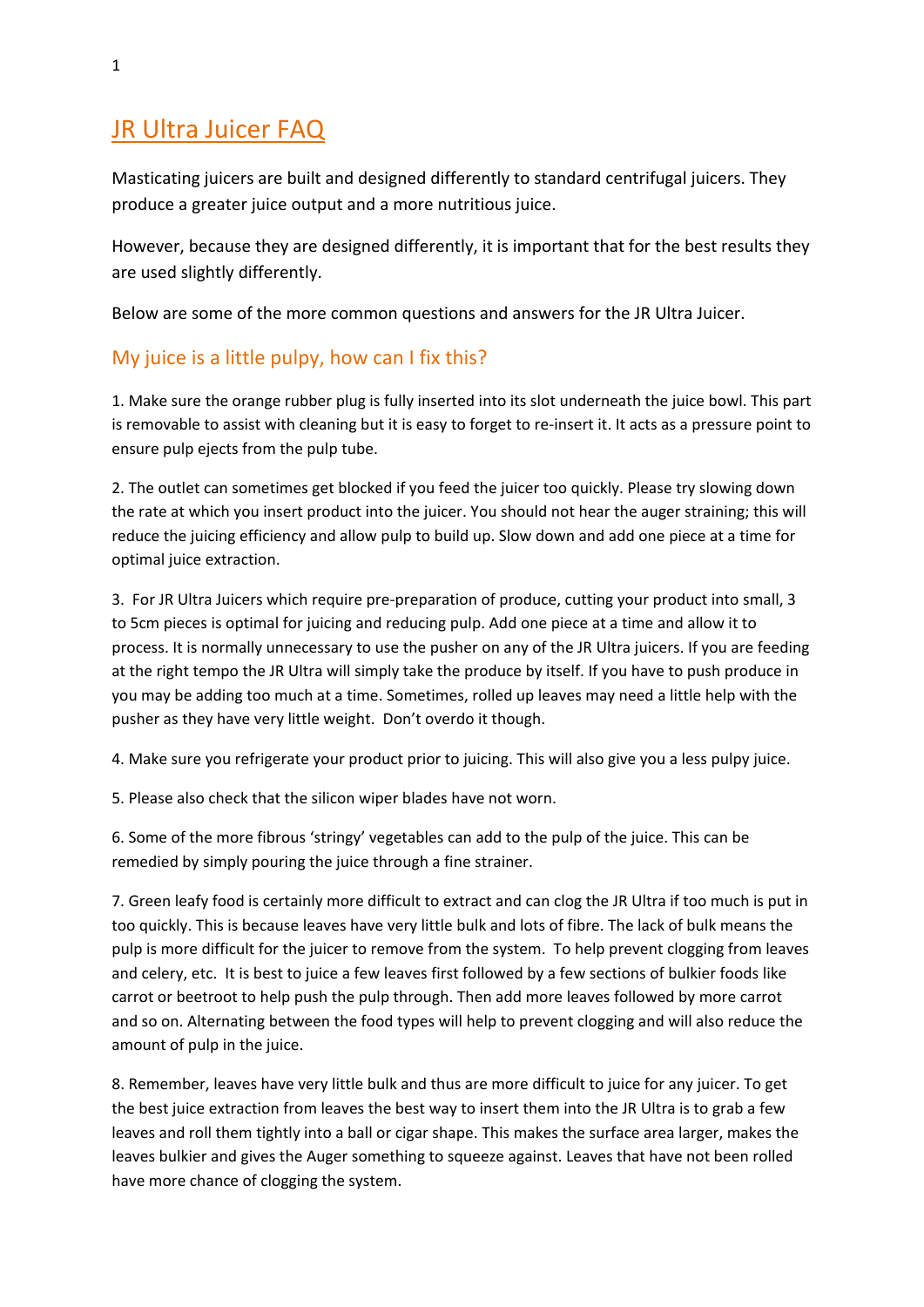#### Do I need to core apples before juicing?

When using a JR Ultra juicer which requires pre chopping of produce, it is best to core apples before juicing.

### What are the best apples for juicing?

We find that chilled granny smiths, cored are the best. Besides tasting gorgeous they are slightly firmer and better to juice with.

## Do I need to peel citrus fruits before juicing?

Yes. Firstly, the JR Ultra is not a peeling device and secondly juiced citrus peel doesn't taste that great. Also, we've found that attempting to juice whole pieces of orange and lemon peel can clog the JR Ultra and has on one occasion broken the strainer in our test labs. So definitely don't do it!!

### Do I need to refrigerate fruits and vegetables before juicing them?

Apart from tasting better when juiced, refrigerated fruits and vegetables will provide a higher yield of juice than room temperature product. This is because the fibre in refrigerated product is firmer when chilled and consequently provides more juice when crushed in the JR Ultra compared to a softer/warmer fruit or vegetable.

For these reasons, we strongly recommend refrigerating all products you plan juicing in the JR Ultra.

#### What's the best way to prepare nuts for making nut milks?

We recommend raw almonds as the best nut (although it is actually classified as a kernel) for making milks with. All nuts should be soaked for 12-24 hours and then rinsed thoroughly before feeding into the JR Ultra simultaneously with water – we have found that 250gms of dried nuts makes a good, creamy 1 litre of milk. Add more nuts to water for a creamier consistency.

Use only raw nuts and avoid any roasted/cooked nuts. Other nuts worth trying either in combination with almonds or alone are: brazils, macadamias, hazelnuts, walnuts and pecans.

We also recommend adding agave syrup, maple syrup, cacao nibs, dates (with stones removed), apple juice, cinnamon as sweeteners and flavour enhancers to your favourite nut milk.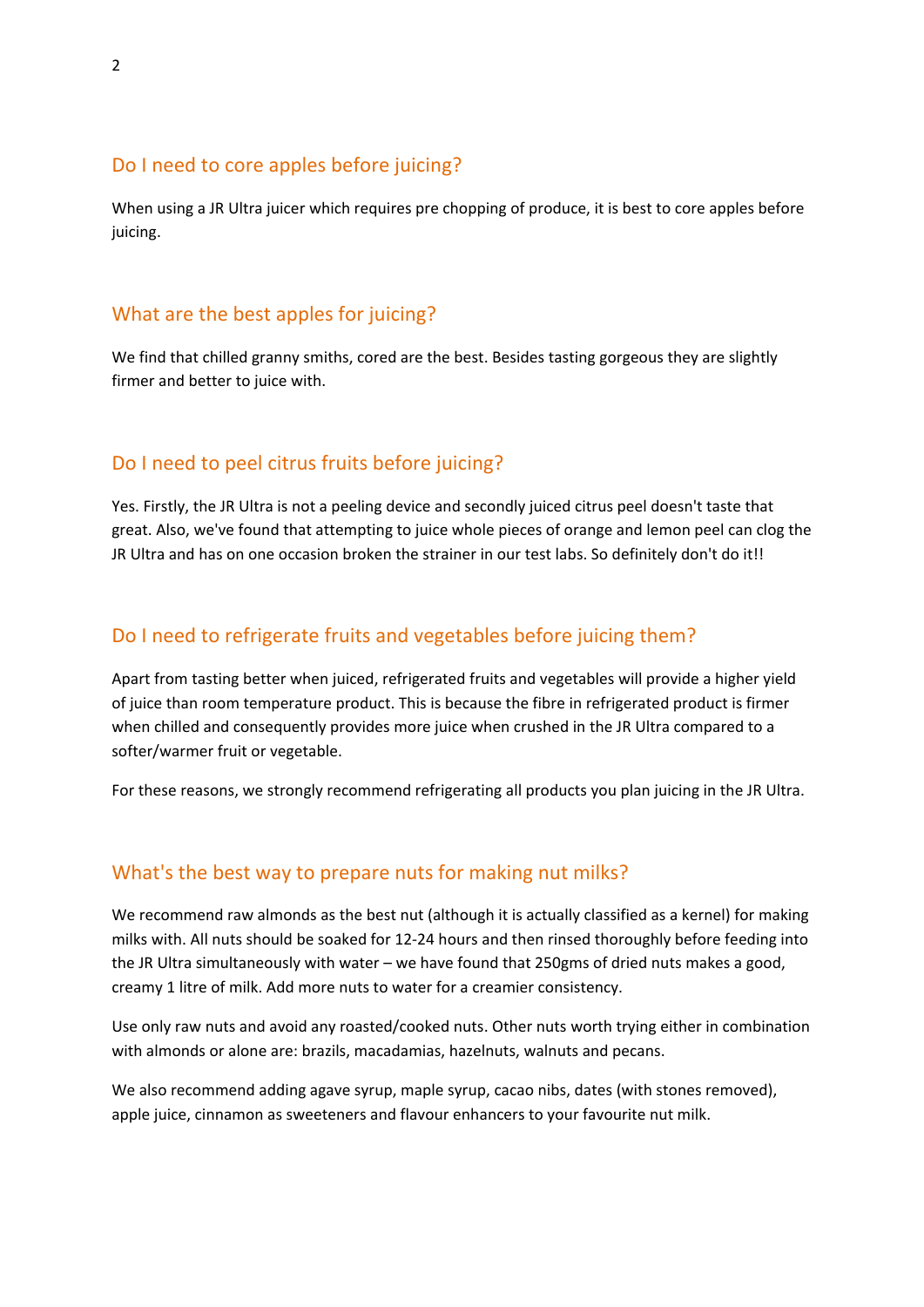## What can I juice with a JR Ultra and what should I avoid?

The JR Ultra can juice just about all types of fruits and vegetables except the below;

| Coconuts                                                                          |
|-----------------------------------------------------------------------------------|
| Seeds                                                                             |
| Unsoaked/roasted nuts                                                             |
| Legumes                                                                           |
| <b>Sugar Cane</b>                                                                 |
| Anything frozen                                                                   |
| Fish/Meat                                                                         |
| Liquorice root or other woody materials                                           |
| Dried herbs / spices                                                              |
| Stone fruit with stones in                                                        |
| If you're in doubt about something not mentioned on this list then drop us a line |

info@juicyretreats.com and we'll respond within 24 hours.

## Can I grind seeds, grains or legumes with the JR Ultra?

All of these require specialist mills for grinding. The JR Ultra is not capable of such a task and warranty will be voided if this is attempted and damage occurs to the JR Ultra.

## Can the JR Ultra make pasta?

No.

## Can the JR Ultra make cold press olive oil?

This is a different process to juicing and requires different machinery. The JR Ultra is not able to make oils from olives or any other fruit/vegetable.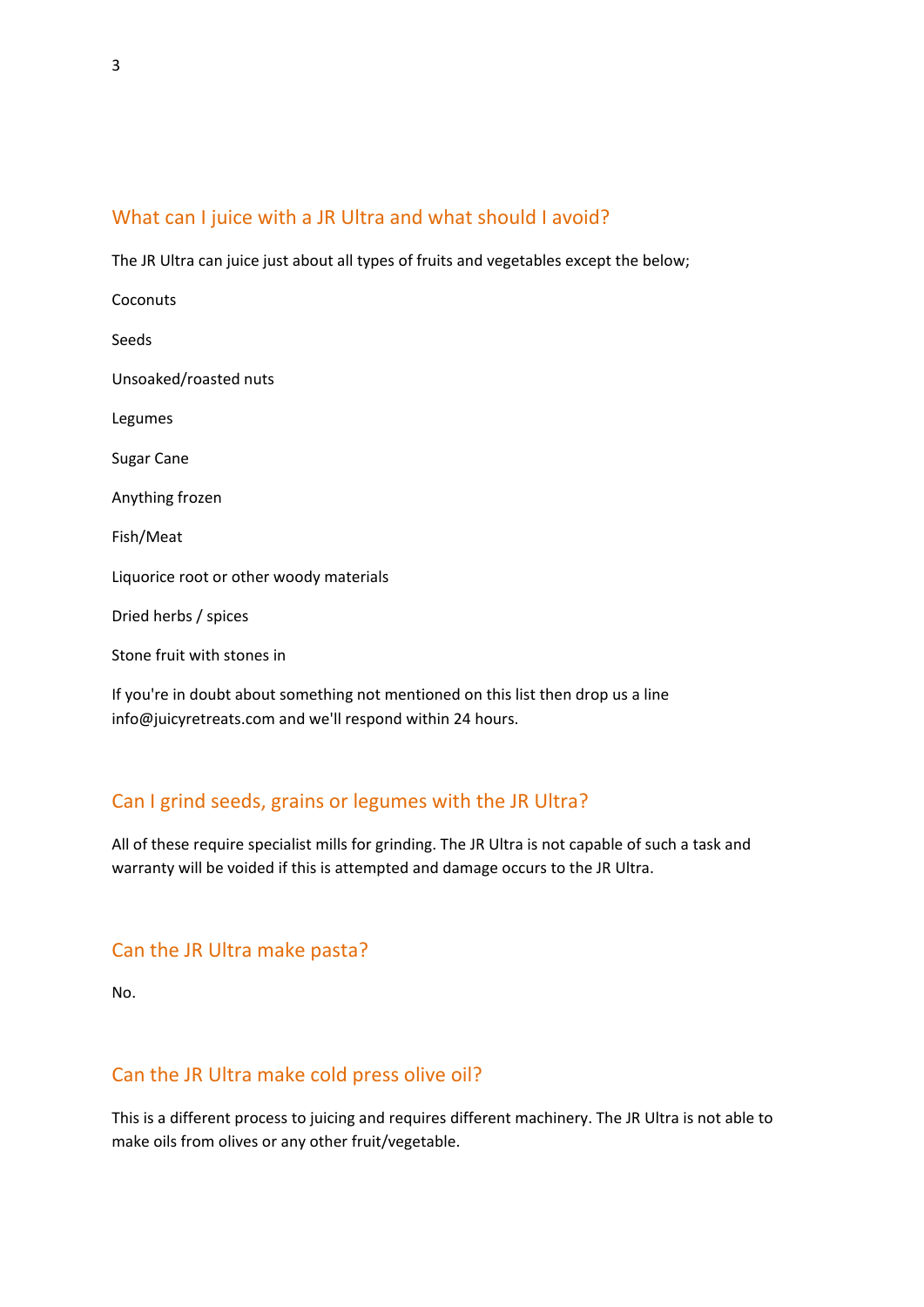## My JR Ultra was working fine however it has suddenly stopped working?

This issue is almost always due to the top section not being put in place or aligned correctly. Please re-align the bowl and try again.

## How does the JR Ultra cope with fibrous items such as celery and vanilla pods?

The JR Ultra has no blades so some fibrous fruits and vegetables that have a "stringy" construction need to be pre-cut before juicing. Simply cut items to a short length of half an inch to avoid fibres getting wrapped around the internal mechanism.

## What's the best way to prepare fruits, vegetables and leafy greens for juicing in the JR Ultra Slow Juicer?

#### Vegetables

We recommend preparing your vegetables by cutting them into a size so that the pieces will just fall through the feeder chute without needing to be pushed down. Chop carrots into half-inch discs and all other root vegetables such as beetroot to a similar size.

## *(Update)*

With the release of our new JR Ultra 8000 whole juicer you are able to add many more foods in their whole form. However, the principle extaction method is still the same as a standard slow juicer and so very large or thick root vegetables with a harder consistency should still be prepared slightly before juicing.

The instruction manual will direct you as to the best way to prepare your ingredients. It is mentioned that large root vegetables should be soaked first. However, this only applies if you are adding thicker roots whole. If you do not want to pre-soak root vegetables, simply follow the instructions and make a cut vertically down the centre to reduce the thickness, or if you don't mind a little more pre-preparation simply chop your root vegetables into smaller sizes. (of course the JR 8000 uses top of the range, extremely hard, yellow PEI plastic filters and is certainly capable of juicing all of these ingredients unsoaked and whole, but it is recommended to ensure the best care of the appliance that very large root vegetables be prepared properly)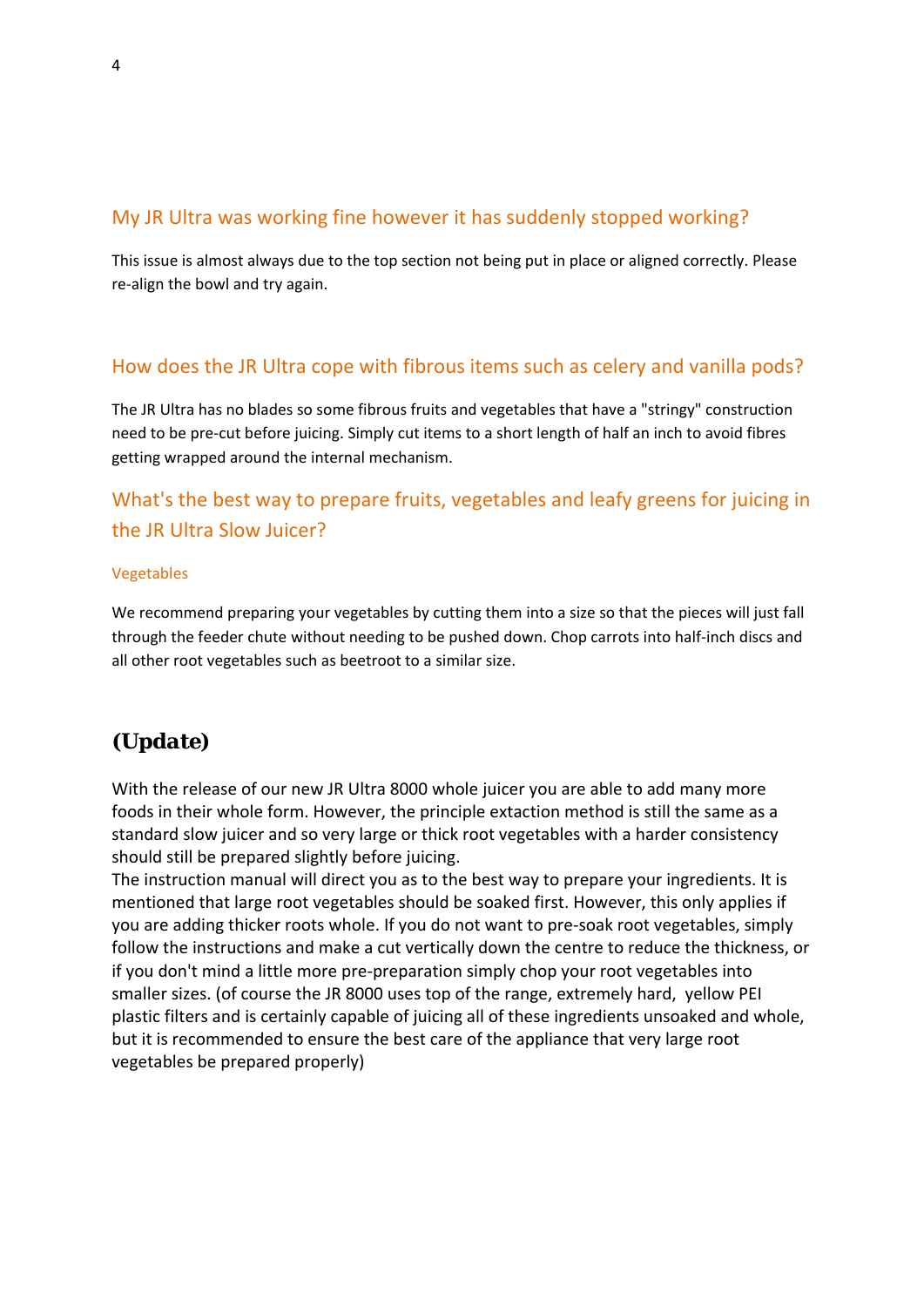#### **IMPORTANT**

**All slow masticating juicers work differently to centrifugal models. It is important for the lifespan of all the parts on any slow juicer that food is inserted a little more slowly and the machine be allowed to work on each individual piece of food before the next is added. Using the pusher to push food down is not necessary. The pusher should only be used to reposition the food that is not being self-fed by the auger. Pushing too much food into any slow juicer at once will cause more clogging and may cause damage to the filters. The JR 8000 is designed to feed itself at the correct pace. If you add food in its whole form to the juicer (especially harder root vegetables and spices) please allow the auger to take in the food at its own pace.**

#### Fruits

Ensure you cut pieces into a size that will easily drop down the feeder chute. Remove skins from citrus fruits. If the JR Ultra becomes clogged then this can be remedied by feeding a different textured fruit or vegetable through like carrot for example.

#### Leafy greens

Roll leaves into cigar shaped parcels and then fold them in half, ensuring that the size is not too big for the feeder chute. You may notice with some shinier leafy greens that they can on occasion clog JR Ultra – this can be remedied by adding a few pieces of carrot or other fibrous vegetables which then clears the mechanism. Also, wet leaves will not pass through the juicer as well as drier leaves so when washing produce, pat it dry with a kitchen towel before inserting into the JR Ultra.

Green leafy food is certainly more difficult to extract and can clog the JR Ultra if too much is put in too quickly. To help prevent clogging from leaves and celery, etc. It is best to juice a few leaves first followed by bulkier foods like carrot or beetroot etc to help push the pulp through. Then add more leaves followed by more carrot and so on. Alternating between the foods will help to prevent clogging.

### Can I make frozen sorbets with the JR Ultra?

No. The JR Ultra is not designed to crush frozen items and doing so will likely result in damage to the strainer which will not be covered by the manufacturer's warranty. We understand that some folks have been doing this on YouTube with masticating juicers but they will inevitably end up breaking their machine by doing so and this is not covered by any warranty provided with this machine.

You can, however, use the JR Ultra Slow Juicer to prepare juice and then freeze to make a delicious sorbet or ice cream.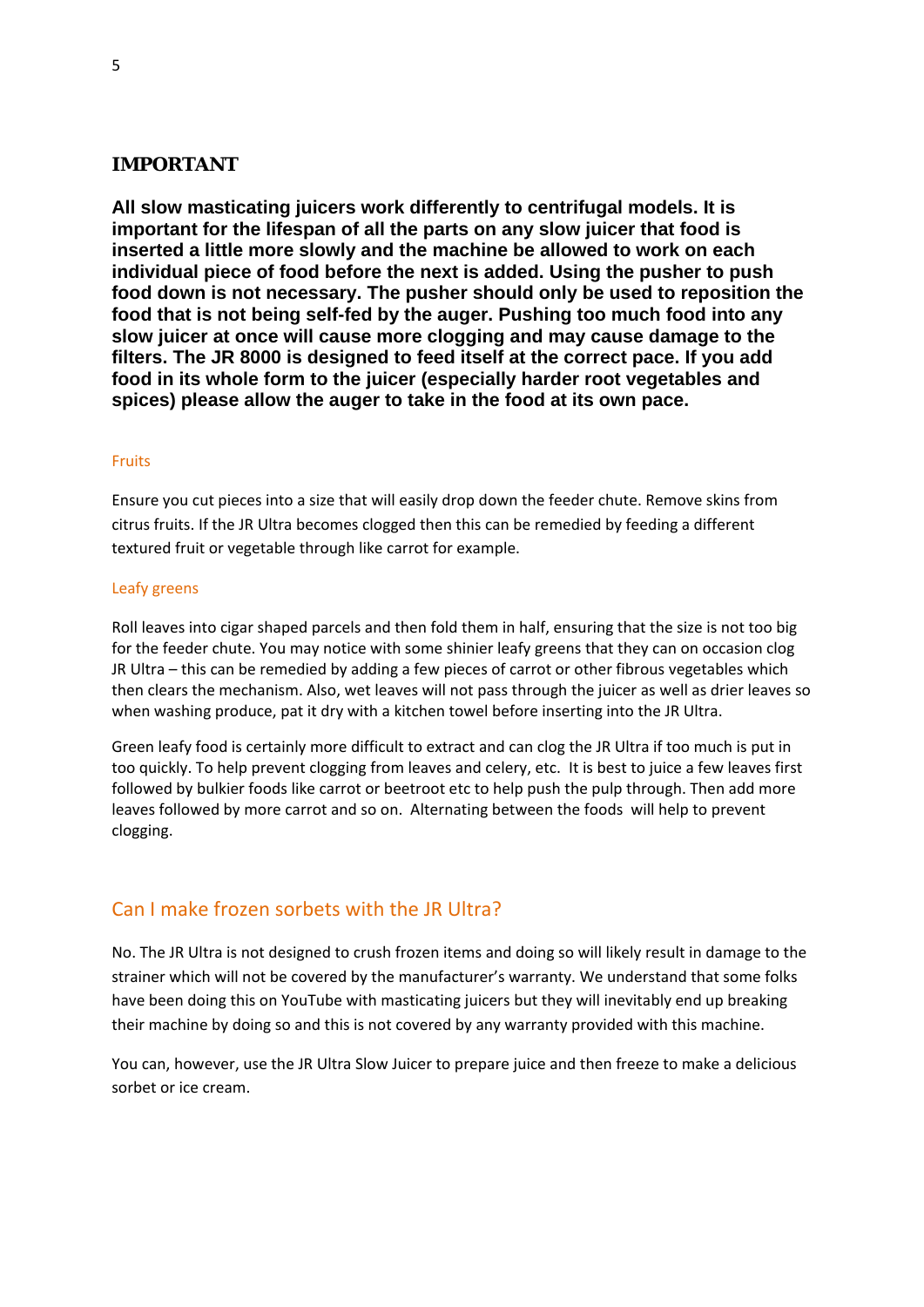# *(Update)*

With the release of our new JR Ultra 8000 and 6000 juicers, it is now possible to make frozen desserts, smoothies and sorbets. Please refer to the instruction manuals for these new machines to see how this is done.

## Do you have Nut Milk information available?

Yes! Here goes...

Firstly, you should soak your preferred nuts (use RAW nuts not roasted) in water for between 4-12 hours and then rinse them. This removes the enzyme inhibitors (nature's protective coating) which makes for a plumper, easier to juice nut as well as a more digestible nut milk.

Almonds make the creamiest milk but require the longest soaking (overnight minimum) - we recommend experimenting with other nuts and combining them - pistachios and almond milk is amazing!

Generally speaking, 250gms of nuts will produce a nice creamy litre of milk. Of course this is all down to personal preference so simply add more nuts / less water for creamier milk or less nuts / more water for thinner milk.

Once you've soaked and rinsed your nuts, place them in a bowl and get a bottle of water containing your desired amount of water (we recommend a bottle as it's easy to maintain a slow and constant stream of water into the JR Ultra).

Now switch the JR Ultra on and start placing handfuls of nuts into the JR Ultra feeder chute whilst slowly pouring the water in at the same time. The goal here is to be placing your last nuts into the feeder chute just as the water runs out. This takes a few times to get right but the results are well worth it.

### Flavourings:

So this is where the fun starts - you can simply add any of the following items in with the nuts and the JR Ultra will do a great job of blending them in with the nut milk... As with anything you put into the JR Ultra, pre-cutting larger items will deliver better results and fewer blockages

Dates (PLEASE remove the stones) - dates make a great sweetener for the milk without an overbearing taste - buy the moist plump organic ones from your local health store, avoid the harder mass manufactured varieties sold in colourful bags in supermarkets

Figs - chop small and remove the stalk

Fresh apple - chilled, cored Granny Smiths work best

Cinnamon - for best flavours get the bark rather than the pre-ground varieties. Soak for 4 hours and then rinse - this softens the bark and makes it easier for the JR Ultra to extract flavour from - go easy though as it's easy to overpower your milk with this stuff.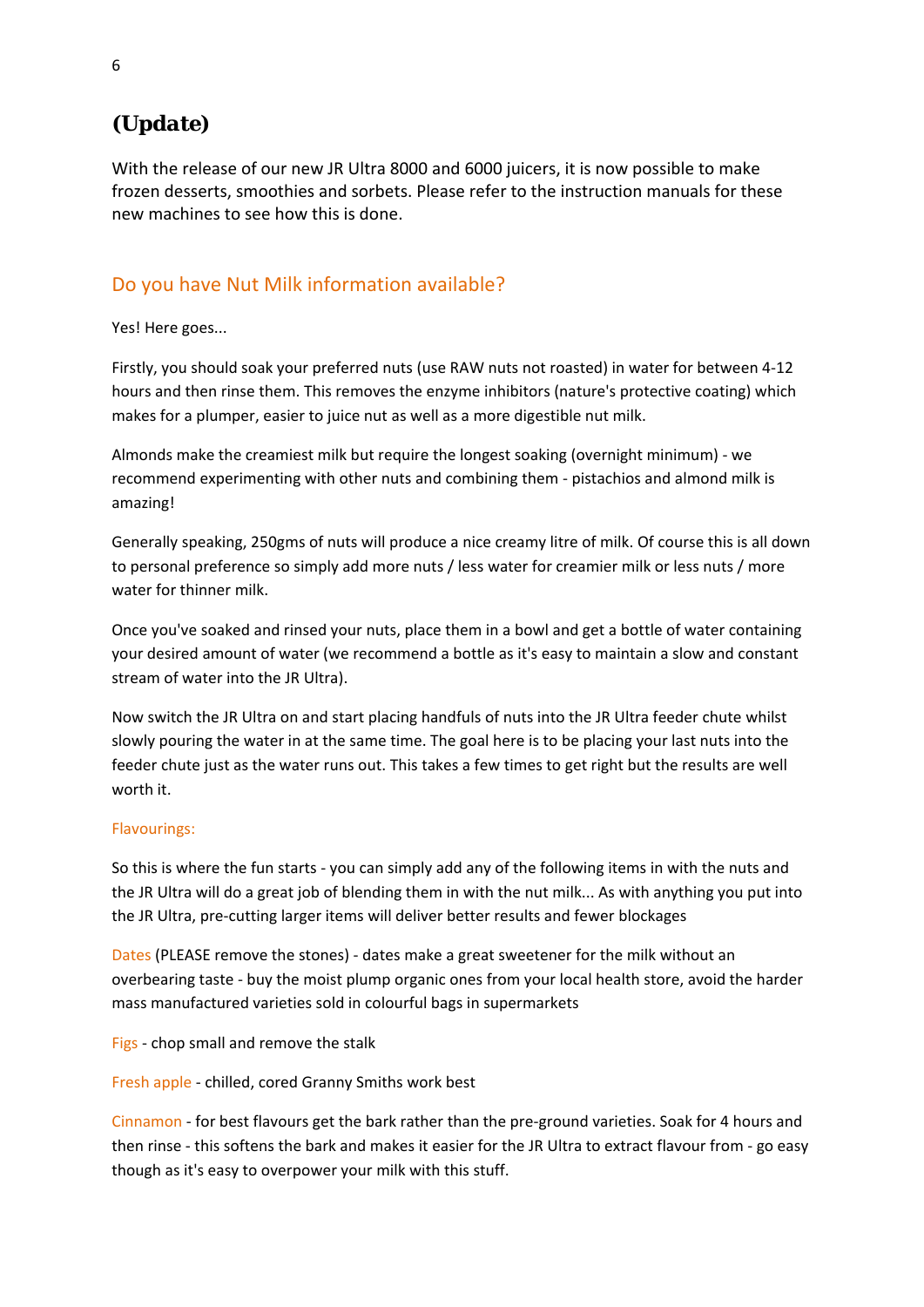Dried fruit - pretty much any dried fruit acts as a great flavouring and sweetener for your milk - just cut into reasonably small pieces and experiment! Don't forget that dried fruits do have high sugar content so don't go too crazy! Less is more!

Vanilla - avoid the processed stuff and seek out some good quality REAL pods from your local health store / deli. Cut into 1cm pieces and juice at the same time as your nuts. We recommend 1 whole pod per litre of milk. Pre-soaking the pod for a few hours will deliver better results. Unlike the nuts, you can use the water you soaked the vanilla pod in as the water to make your nut milk with.

Pistachios - more than any of the other nuts, we've found that a 50/50 mix with almonds produces divine tasting nut milk with a beautiful pale green hue to it. Sweetened with raisins or dates and you'll have a drink fit for the Gods.

Cacao nibs - Cacao nibs are broken pieces of the cacao bean and the cacao bean is where chocolate comes from. Cacao in this form is really high in antioxidants and makes fantastic natural chocolate milk when processed through the JR Ultra with nut milk. The cacao nibs are naturally quite bitter and therefore may require some extra sweetening - dates are a good partner here, as is agave syrup. Soaking the nibs for 4+ hours will ensure max flavouring of the milk - we recommend starting with 2- 3 tablespoons of cacao nibs and experimenting to your own tastes from there.

Agave Syrup - agave syrup is a great low GI alternative to sugar. It's very sweet and should be used sparingly - add to taste to your nut milk.

### Additional filtering:

The fibre that remains in the milk after processing through the JR Ultra is no doubt good for you. However, some people may find prefer a super fine milk without any fibre residue. You can quickly and easily achieve this by pouring the milk through a professional culinary filter net

#### Stringy Vegetables;

Certain Stringy Vegetables such as celery may produce a more fibrous juice; simply run the juice through a filter net for easy removal of this fibre

### My JR Ultra keeps jamming, how do I prevent this from happening?

The JR Ultra operates best when you find the right tempo at which to feed the fruits and vegetables down the chute and also the right size of fruit/vegetable. Also, allowing the juicer to self-feed is very important. You do not need to use the pusher other than to reposition food if the auger is not selffeeding. Do not 'shove' food into the feed chute. Simply add the food and allow the juicer to take it in and process before adding the next item.

Finding the right tempo comes with trial and error but listening out for the "scrunching" up of the piece you've just fed into the machine will tell you that the JR Ultra is ready for more. Remember, if you hear the auger straining, slow down slightly and add smaller sized pieces each time. Wait for the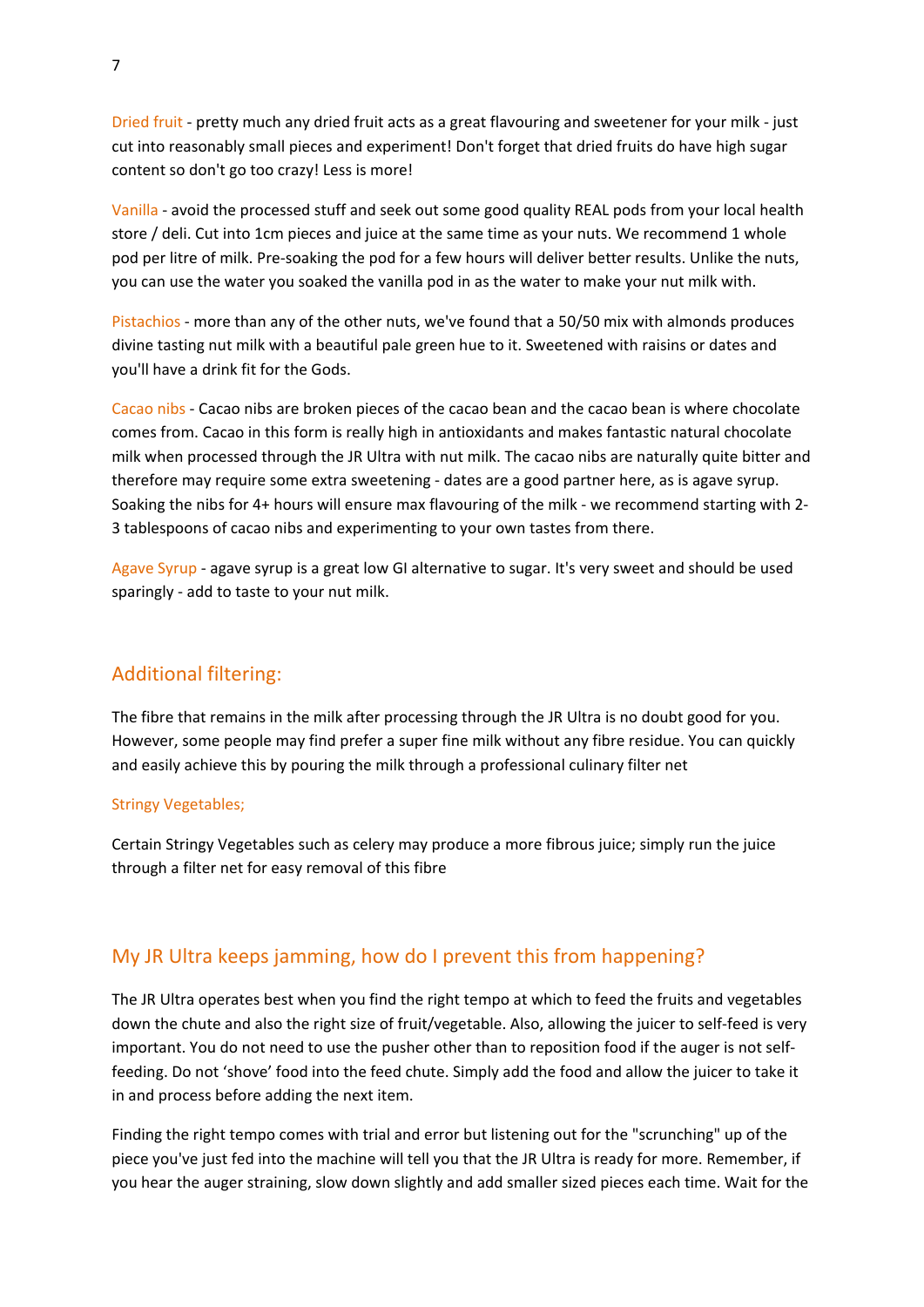'scrunching' to subside before adding more produce. With the JR Ultra like all masticating juicers it's better to take your time to produce a better quality juice.

The general rule is that harder vegetables like carrots need a bit more time than say apples or oranges. However, allowing adequate time for every piece of food added to be processed is always good practise.

In terms of size, a small amount of preparation in advance of juicing will ensure optimal results and the fastest juicing. We recommend that all matter should be cut to a size where it can just fall through the chute without needing to be shoved.

If the machine does clog and cut out then you can simply hit the reverse button for 2-3 seconds and this will unblock the offending fruit/vegetable and you can then continue juicing by switching to forward.

## How long can I keep a JR Ultra juice for before it goes bad?

There's no specific answer to this as there are too many variables based on type of produce and storage method. We recommend drinking your JR Ultra juices immediately to enjoy maximum taste and nutritional benefits.

However, if necessary you can refrigerate juices: fruit juices tend to last longer from a taste perspective: 24-48 hours. For vegetable juice, unless you have vacuum storage containers we'd advise 12 hours max. At the end of the day, fresh juice should be consumed freshly made – all other options deliver sub-optimal results.

We've kept nut milks for 3 days refrigerated and they still taste great.

The old rule applies that Mother Nature gave us - your nose - if it smells ok then it probably is!

# What's the best way to clean the JR Ultra and can I put the JR Ultra parts into a dishwasher?

Simply holding the parts under running water and wiping with a dish cloth immediately after juicing is the simplest cleaning method. You will most likely find following this method means you won't have to use washing up liquid – just keep an eye on your water usage though!

We do not recommend using a dishwasher. Using the method above is not only quicker but more effective as the juice and residue doesn't have time to dry on and stain permanently. Save yourself bother and always clean your JR Ultra as soon as you've finished using it.

On occasion you can soak the removable parts (not the base unit containing the motor!) in a baby bottle cleaning solution. This does a great job of removing some of the juice stains that can build up over time.